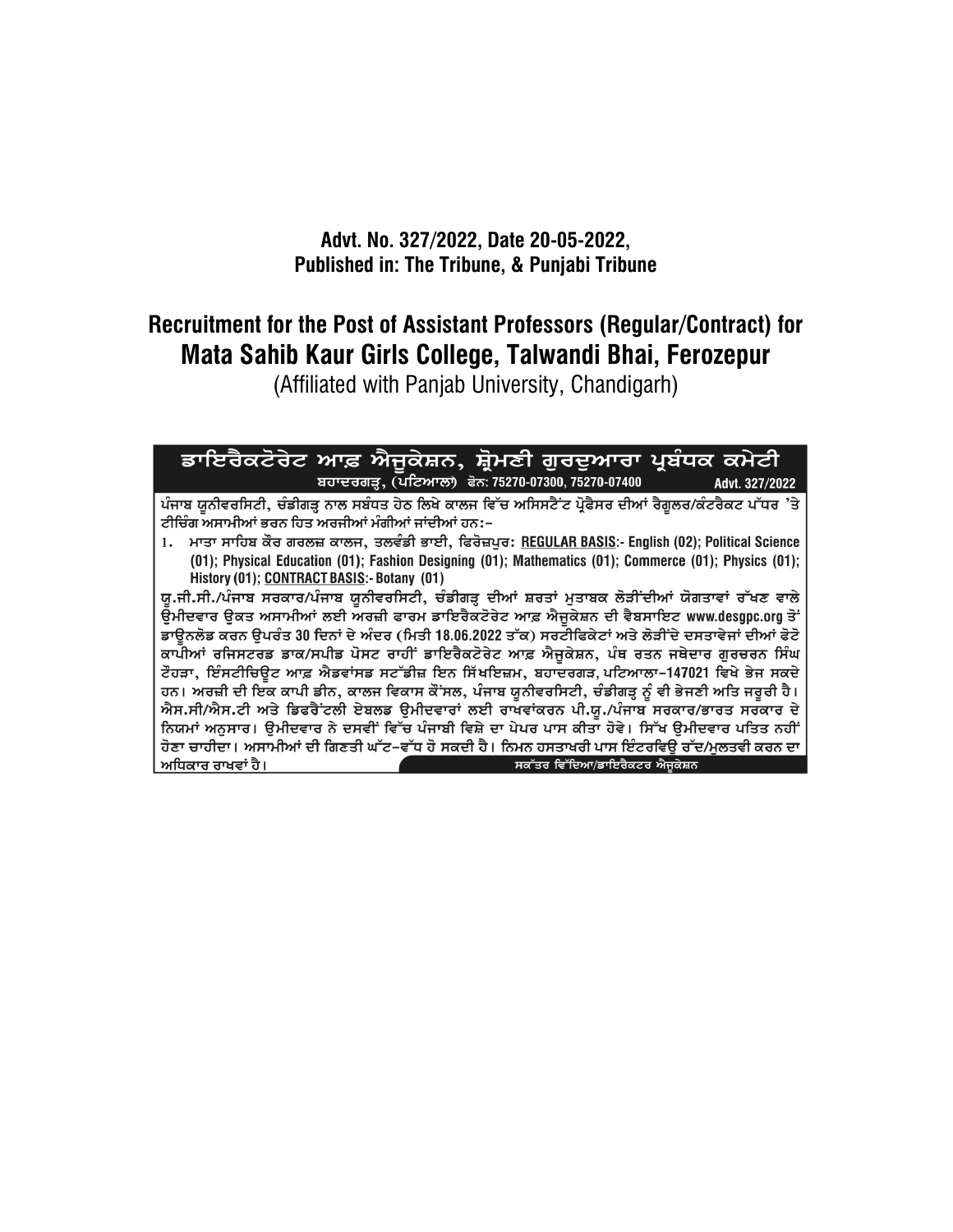### Proforma for appointment for the post of Assistant Professor / Associate Professor/ Principal in the Colleges affiliated to Panjab University, Chandigarh.

| Name of the College                                                                                                                                                |                    |                                  |  |  |                                       |  |  |                                  |                          |           |          |  |     |                                      |  |  |
|--------------------------------------------------------------------------------------------------------------------------------------------------------------------|--------------------|----------------------------------|--|--|---------------------------------------|--|--|----------------------------------|--------------------------|-----------|----------|--|-----|--------------------------------------|--|--|
| Note:-<br>Attach nine Xerox copies of this form with the original and send a copy<br>a.<br>to the Dean College Development Council, P.U, Chandigarh-14.            |                    |                                  |  |  |                                       |  |  | Paste here your<br>passport size |                          |           |          |  |     |                                      |  |  |
| Separate application forms must be filled for separate posts.<br>b.<br>photograph<br>Applications received after due date or incomplete are liable to be rejected. |                    |                                  |  |  |                                       |  |  |                                  |                          |           |          |  |     |                                      |  |  |
| c.                                                                                                                                                                 |                    |                                  |  |  |                                       |  |  |                                  |                          |           |          |  |     |                                      |  |  |
| Advertisement No                                                                                                                                                   |                    |                                  |  |  |                                       |  |  |                                  |                          |           | Date:    |  |     |                                      |  |  |
| 1. Application for Appointment as<br>2. [UGC] Pay Scale ______________ Minimum Pay Acceptable_                                                                     |                    |                                  |  |  |                                       |  |  |                                  |                          |           |          |  |     |                                      |  |  |
| Name (in block letters) $\Box$                                                                                                                                     |                    |                                  |  |  |                                       |  |  |                                  |                          |           |          |  |     |                                      |  |  |
| 3. Father's Name(in block letters)                                                                                                                                 |                    |                                  |  |  |                                       |  |  |                                  |                          |           |          |  |     |                                      |  |  |
| 4. Present postal address (in block letter)                                                                                                                        |                    |                                  |  |  |                                       |  |  |                                  |                          |           |          |  |     |                                      |  |  |
|                                                                                                                                                                    |                    |                                  |  |  |                                       |  |  |                                  |                          |           |          |  |     |                                      |  |  |
|                                                                                                                                                                    |                    |                                  |  |  |                                       |  |  |                                  |                          |           |          |  |     |                                      |  |  |
| Telephone:                                                                                                                                                         |                    |                                  |  |  |                                       |  |  |                                  |                          | Pin Code: |          |  |     |                                      |  |  |
| a) Nationality                                                                                                                                                     |                    |                                  |  |  |                                       |  |  |                                  |                          |           |          |  |     |                                      |  |  |
| b) Whether belongs to SC/ST/Ex-servicemen/Handicapped (attach proof)                                                                                               |                    |                                  |  |  |                                       |  |  |                                  |                          |           |          |  |     |                                      |  |  |
|                                                                                                                                                                    | Married            |                                  |  |  |                                       |  |  |                                  |                          |           |          |  |     |                                      |  |  |
| Unmarried<br>c) Marital Status                                                                                                                                     |                    |                                  |  |  |                                       |  |  |                                  |                          |           |          |  |     |                                      |  |  |
| 5.<br>a) Date of Birth                                                                                                                                             |                    |                                  |  |  |                                       |  |  |                                  |                          |           |          |  |     |                                      |  |  |
| b) Age as on the last date for submission of completed application for:                                                                                            |                    |                                  |  |  |                                       |  |  |                                  |                          |           |          |  |     |                                      |  |  |
| Months:<br>Days:<br>years:<br>N M                                                                                                                                  |                    |                                  |  |  |                                       |  |  |                                  |                          |           |          |  |     |                                      |  |  |
| a) Educational qualification (from Matriculation onwards)<br>6.                                                                                                    |                    |                                  |  |  |                                       |  |  |                                  |                          |           |          |  |     |                                      |  |  |
| Examination                                                                                                                                                        | Univ. $/$<br>Board | Year &<br>Month<br>οf<br>passing |  |  | Marks<br>Obtained<br>/ Total<br>Marks |  |  |                                  | Percentage<br>/ Division |           | Subjects |  | any | Position in<br>Univ. &<br>College if |  |  |
| Matric                                                                                                                                                             |                    |                                  |  |  |                                       |  |  |                                  |                          |           |          |  |     |                                      |  |  |
| $10+2$ /Pre.Med./<br>Pre. Engg.                                                                                                                                    |                    |                                  |  |  |                                       |  |  |                                  |                          |           |          |  |     |                                      |  |  |
| BA / B.Sc./ B.Com                                                                                                                                                  |                    |                                  |  |  |                                       |  |  |                                  |                          |           |          |  |     |                                      |  |  |
| M. Com/M.A/M.Sc.                                                                                                                                                   |                    |                                  |  |  |                                       |  |  |                                  |                          |           |          |  |     |                                      |  |  |
| B.Ed.                                                                                                                                                              |                    |                                  |  |  |                                       |  |  |                                  |                          |           |          |  |     |                                      |  |  |
| M.Ed.                                                                                                                                                              |                    |                                  |  |  |                                       |  |  |                                  |                          |           |          |  |     |                                      |  |  |
| M.Phill                                                                                                                                                            |                    |                                  |  |  |                                       |  |  |                                  |                          |           |          |  |     |                                      |  |  |
| Ph.D.(with title)                                                                                                                                                  |                    |                                  |  |  |                                       |  |  |                                  |                          |           |          |  |     |                                      |  |  |
| UGC (NET/SLET)                                                                                                                                                     |                    |                                  |  |  |                                       |  |  |                                  |                          |           |          |  |     |                                      |  |  |
| Any other Exam<br>(Please Specify)                                                                                                                                 |                    |                                  |  |  |                                       |  |  |                                  |                          |           |          |  |     |                                      |  |  |